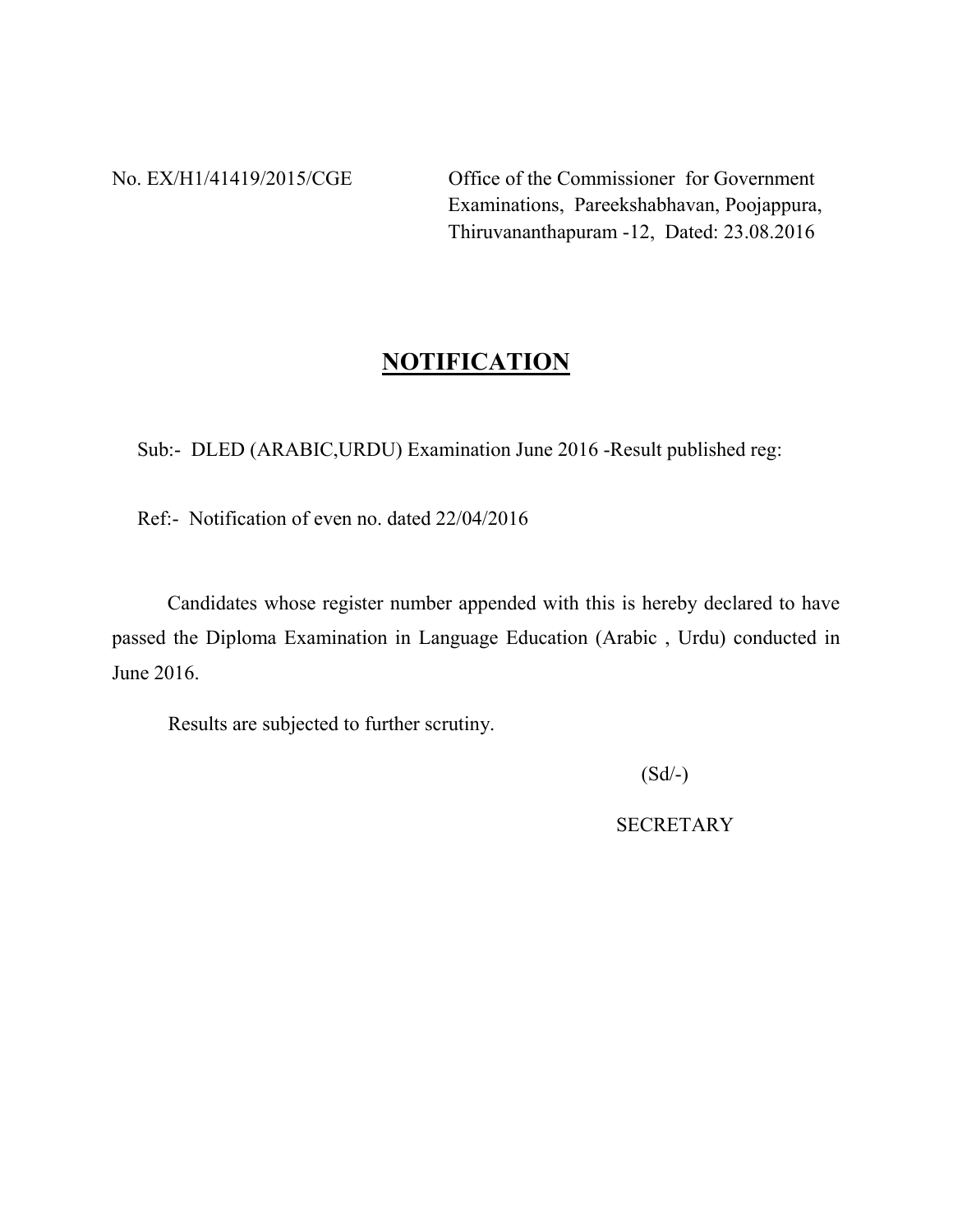## DIPLOMA IN LANGUAGE EDUCATION EXAMINATION (ARABIC) MARCH 2016

#### **RESULT**

### **NAME OF CENTRE: GOVT. T.T.I KOLLAM**

**12514, 12515, 12516, 12517, 12518, 12519, 12520, 12521, 12522, 12523, 12524, 12525, 12526, 12527, 12528, 12529.**

**16/16**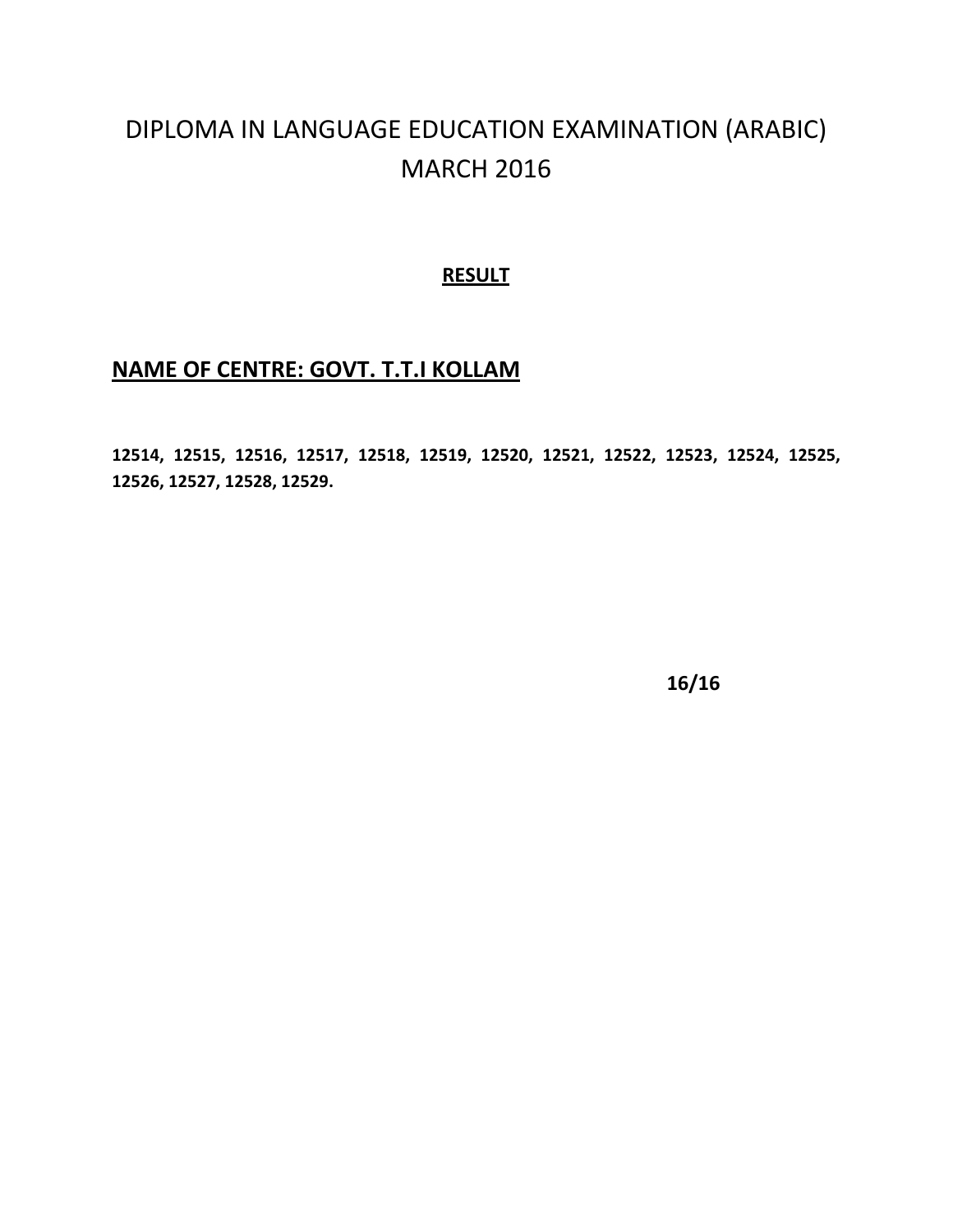# DIPLOMA IN LANGUAGE EDUCATION EXAMINATION (ARABIC) MARCH 2016

### **RESULT**

## **NAME OF CENTRE: GOVT . T.T.I (W) NADAKKAVU**

**12549, 12550, 12552, 12553, 12555, 12557, 12558**

**7/10**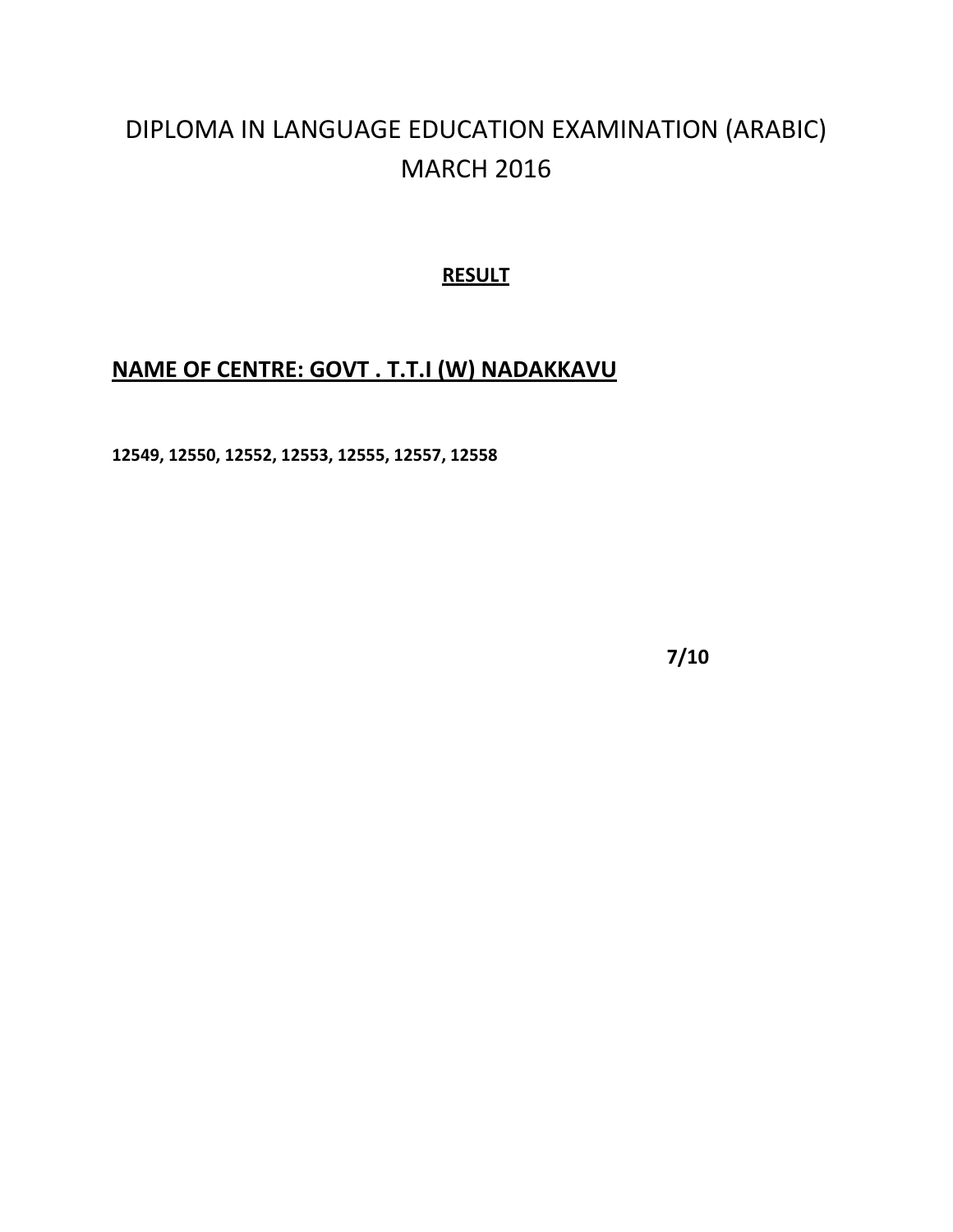## DIPLOMA IN LANGUAGE EDUCATION EXAMINATION (ARABIC) MARCH 2016

### **RESULT**

## **NAME OF CENTRE: GOVT . T.T.I. MALAPPURAM**

**12530, 12531, 12533, 12534, 12535, 12537, 12538, 12539, 12541, 12542, 12543, 12544, 12545**

**13/16**

#### **PRIVATE CANDIDATES**

**12547, 12548 2/3**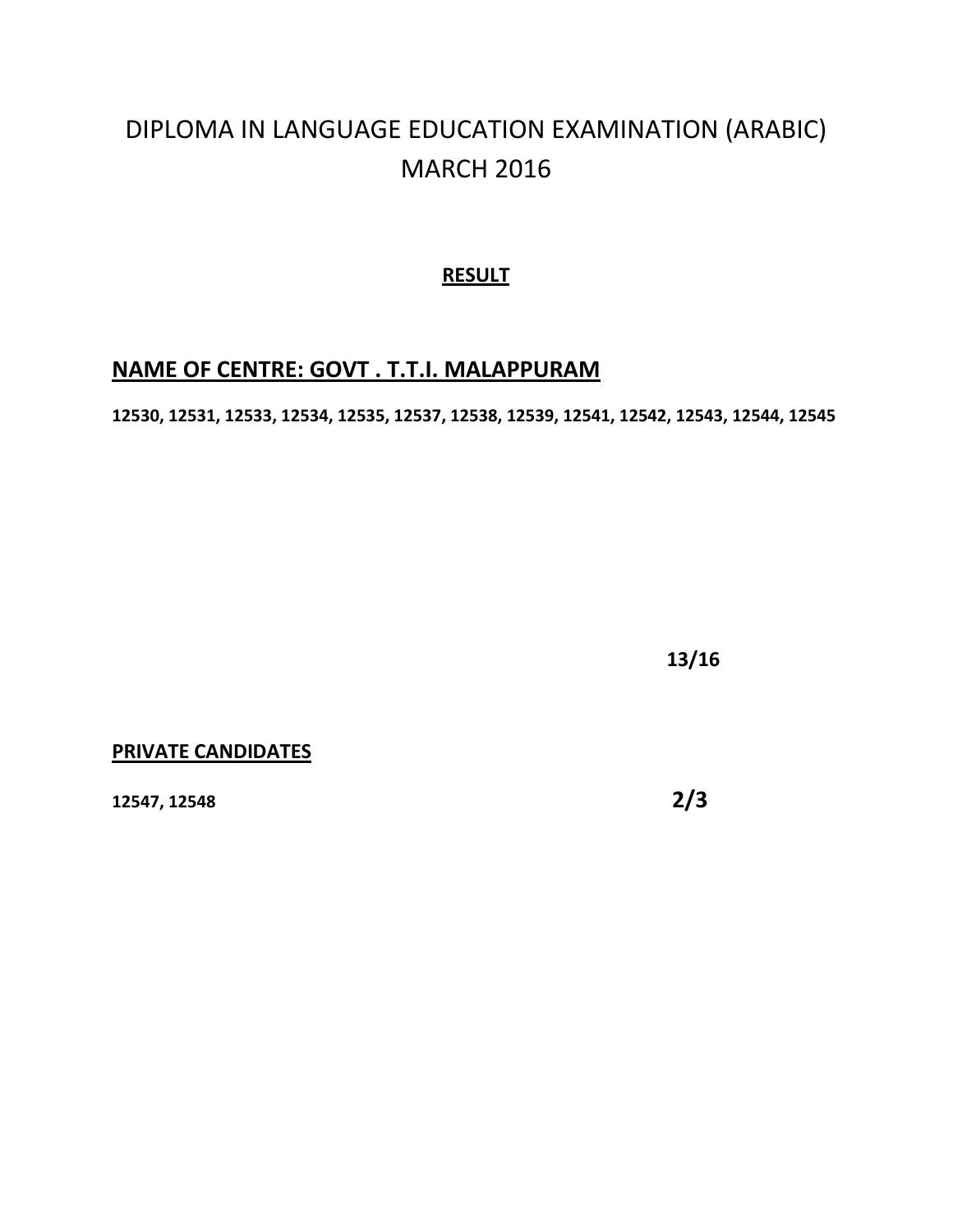# DIPLOMA IN LANGUAGE EDUCATION EXAMINATION (URDU) MARCH 2016

#### **RESULT**

## **NAME OF CENTRE: GOVT . T.T.I (W) NADAKKAVU**

**12575, 12576, 12577, 12578, 12579, 12580, 12581, 12582, 12583, 12584, 12585, 12586, 12587, 12589.** 

**14/15**

**PRIVATE CANDIDATES** 

**NIL** 0/2